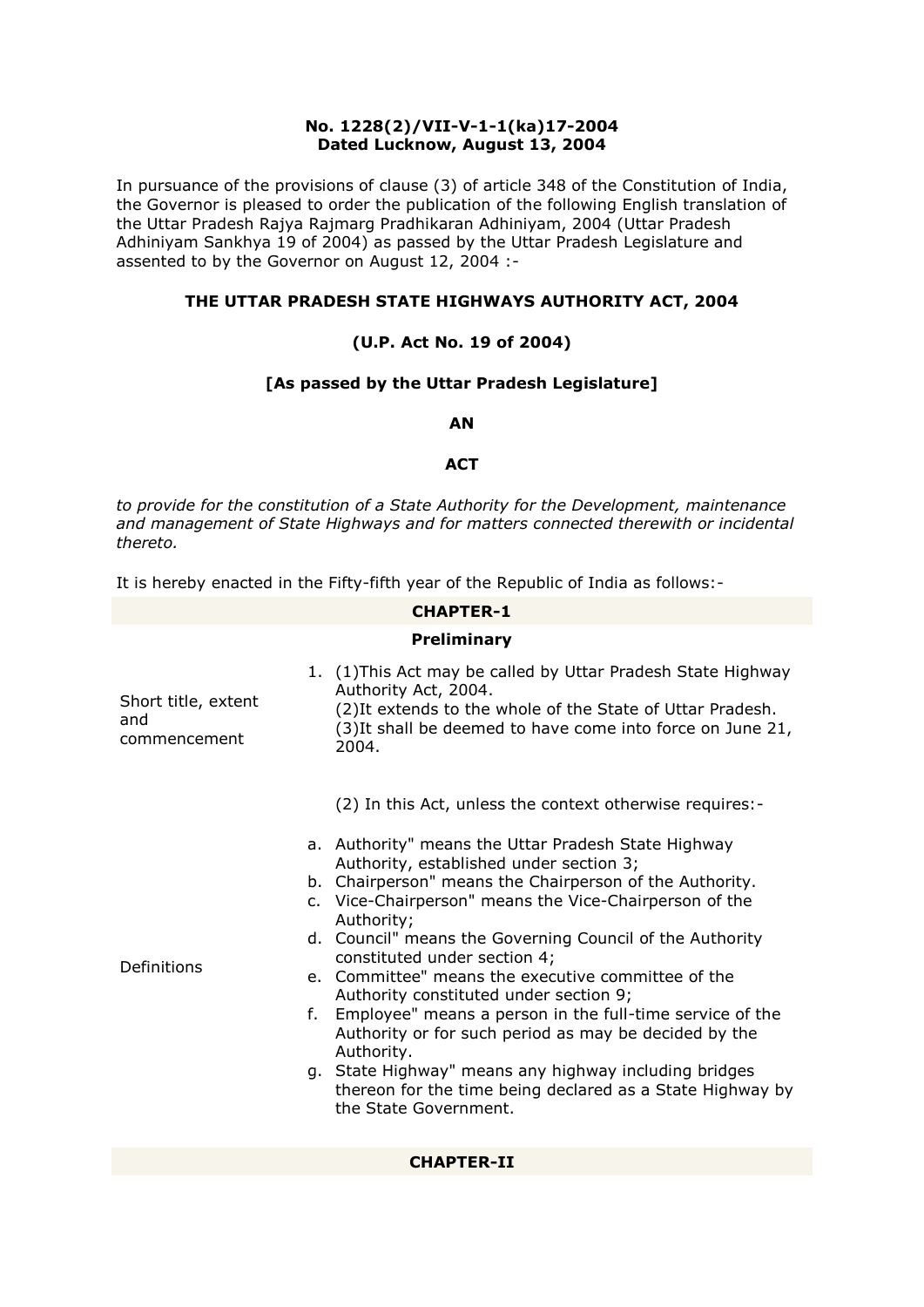# **The Uttar Pradesh State Highways Authority**

| Establishment of<br>the Authority                                                             | 3. (1) With effect from such date as the State Government<br>may, by notification in the Gazette, appoint in this behalf,<br>there shall be established for the purposes of this Act an<br>Authority to be called the Uttar Pradesh State Highway<br>Authority.<br>(2) The Authority shall be a body corporate.                                    |                                                                            |                                |
|-----------------------------------------------------------------------------------------------|----------------------------------------------------------------------------------------------------------------------------------------------------------------------------------------------------------------------------------------------------------------------------------------------------------------------------------------------------|----------------------------------------------------------------------------|--------------------------------|
| Governing<br>Council                                                                          | 4. The Governing Council shall be the highest policy making<br>body of the authority and shall be Chaired by the Chief<br>Ministerof the state. The others members of the council<br>shall be:                                                                                                                                                     |                                                                            |                                |
|                                                                                               | a. The Minister, Public Works<br>Department, Uttar Pradesh<br>b. The Minister, Finance, Uttar Pradesh                                                                                                                                                                                                                                              |                                                                            | Vice-<br>Chairperson<br>Member |
|                                                                                               | c. The Minister, Planning, Uttar Pradesh                                                                                                                                                                                                                                                                                                           |                                                                            | Member                         |
|                                                                                               | d. The Chief Secretary, Uttar Pradesh                                                                                                                                                                                                                                                                                                              |                                                                            | Member                         |
|                                                                                               | e. The Principal Secretary, Finance,<br><b>Uttar Pradesh</b>                                                                                                                                                                                                                                                                                       |                                                                            | Member                         |
|                                                                                               | f. The Principal Secretary, Planning,<br>Uttar Pradesh                                                                                                                                                                                                                                                                                             |                                                                            | Member                         |
|                                                                                               | g. The Principal Secretary, Public Works<br>Department                                                                                                                                                                                                                                                                                             |                                                                            | Member<br>Uttar<br>Pradesh     |
|                                                                                               | h. The Engineer-in-Chief, Public Works<br>Department                                                                                                                                                                                                                                                                                               |                                                                            | Member<br>Uttar<br>Pradesh     |
|                                                                                               | i. Tow experts to be nominated by the<br>Governing Council Expert                                                                                                                                                                                                                                                                                  |                                                                            | Members                        |
|                                                                                               | j. The Chief Executive Officer of the<br>Authority                                                                                                                                                                                                                                                                                                 |                                                                            | Member<br>Convener             |
|                                                                                               | 5. (1) All members of the Governing Council, other than<br>expert-members, shall be ex-officio members.                                                                                                                                                                                                                                            |                                                                            |                                |
| Terms if office and<br>conditions of service<br>of the members of<br>the Governing<br>Council | (2) The Expert-Members of the Governing Council, one<br>from the field of economics, finance, administration or<br>banking and the other from the field of civil (preferably,<br>road) construction, shall be nominated by the Council for<br>a period of three years and other conditions of their<br>service shall be such as may be prescribed. |                                                                            |                                |
| Governing Council if he:-                                                                     | 6. A person shall be disqualified for being<br>appointed as an expert-member of the                                                                                                                                                                                                                                                                | Disqualification for<br>appointment as expert-<br>members of the Governing |                                |

Council

- a. Has been convicted and sentenced to imprisonment for an offence which, in the opinion of the State Government, involved moral turpitude; or
- b. Is an undischarged insolvent; or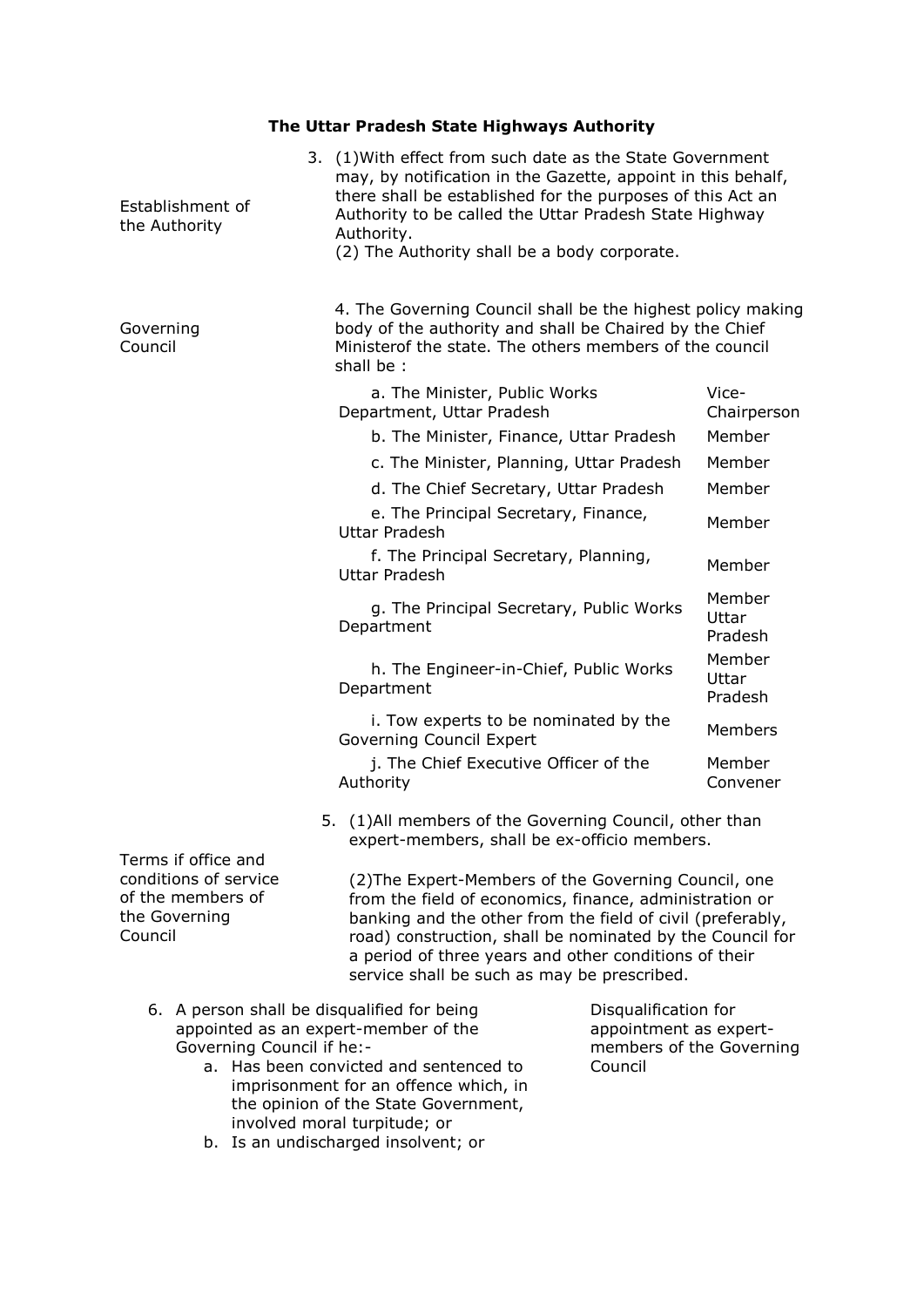- c. Is of unsound mind and stands so declared by a competent court; or
- d. Has been removed or dismissed from the service of the Government or a Corporation owned or controlled by the State Government; or
- e. Has, in the opinion of the State Government, such financial or other interest in the Authority as is likely to affect prejudicially the discharge by him of his functions as an expert-member of the Governing Council.
- 7. (1)The Governing Council shall meet as such times and places and shall observe such rules of procedure, in regard to the transaction of business at its meeting, including the quorum threat, as may be provided by regulations.

(2)If for any reason the Chairperson is unable to attend any meeting of the Governing Council, the Vice-Chairperson shall preside at the meeting.

(3)All questions which come up before any meeting of the Authority shall be decided by a majority of votes of the members present and voting, and in the event of an equality of votes, the Chairperson, or in his absence the person presiding, shall have and exercise a second or casting vote.

8. No act or proceeding of the Governing Council shall be invalidated merely by reason of -

(a)Any vacancy in, or any defect in the Constitution of, the Governing Council; or

(b)Any defect in the appointment of a person acting as an expert-member of the Governing Council; or

(c)Any irregularity in the procedure adopted by the Governing Council not affecting the merits of the case.

9. There shall be an Executive Committee headed by the Chief-Executive Officer. The Committee shall report to the Governing Council and shall be responsible for such functions and exercise such powers as may be prescribed or assigned to it by the Governing Council

Meetings of the Governing Council

Vacancy in the Governing Council not to invalidate proceedings

Executive Committee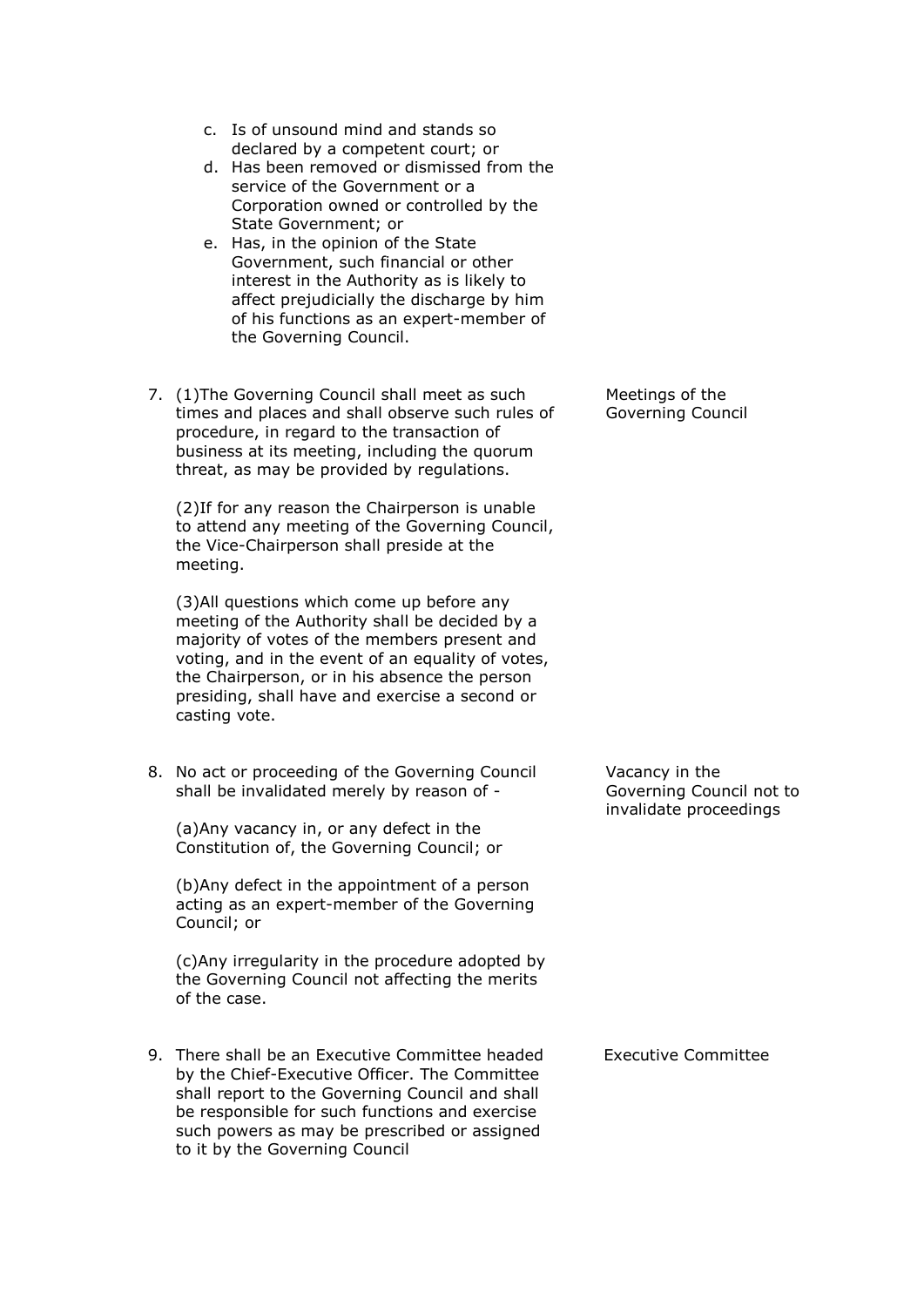(10.) The Executive Committee shall consist of Constitution of the Executive

- a. Chief-Executive Officer Chairperson
- b. Member (Finance) and the member of the Member
- c. Member (Technical) Member
- d. Member (Administration) Member
- 11. The Chief Executive Officer and the Member (Finance), Member (Technical) and Member (Administration) of the Executive Committee shall be full time employees of the Authority and the method of their appointment and the terms and conditions of their service shall be such as may be prescribed.

Committee

- 
- 
- 
- 

Terms and Conditions for appointment of Chief-Executive Officer and Members of the Committee Appointed of officers, consultants and other employees of the Authority.

12. (1)For the purpose of discharging its functions, the Authority shall appoint such number of officers and other employees as it may consider necessary on such terms and conditions as may be laid down in the regulations.

(2)The Authority may appoint, from time to time, any person as adviser or consultant as it may consider necessary, on such terms and conditions as may be laid down in the regulations.

13.Authority to act on business principles In the discharge of its function under this Act, the Authority shall act, so far as may be, on business principles.

# **CHAPTER-III**

# **Property and Contracts**

Power of the State Government to vest or entrust any State highway in the Authority

Transfer of assets and liabilities of the State Government to the Authority

- 14. The State Government may, from time to time, by notification in the Gazette, vest in, or entrust to, the Authority, such state highway or any stretch thereof as may be specified in such notification.
- 15. (1.) On and from the date of publication of the notification under section 14:-
- a. All debts, obligations and liabilities incurred, all contracts entered into and all matters and thighs engaged to be done by, with or for, the State Government, immediately before such date for or in connection with the purposes of any state highway or any stretch thereof vested in, or entrusted to, the Authority under that section, shall be deemed to have been incurred entered into and engaged to be done by, with or for, the Authority;
- b. All non-recurring expenditure incurred by or for the State Government for or in connection with the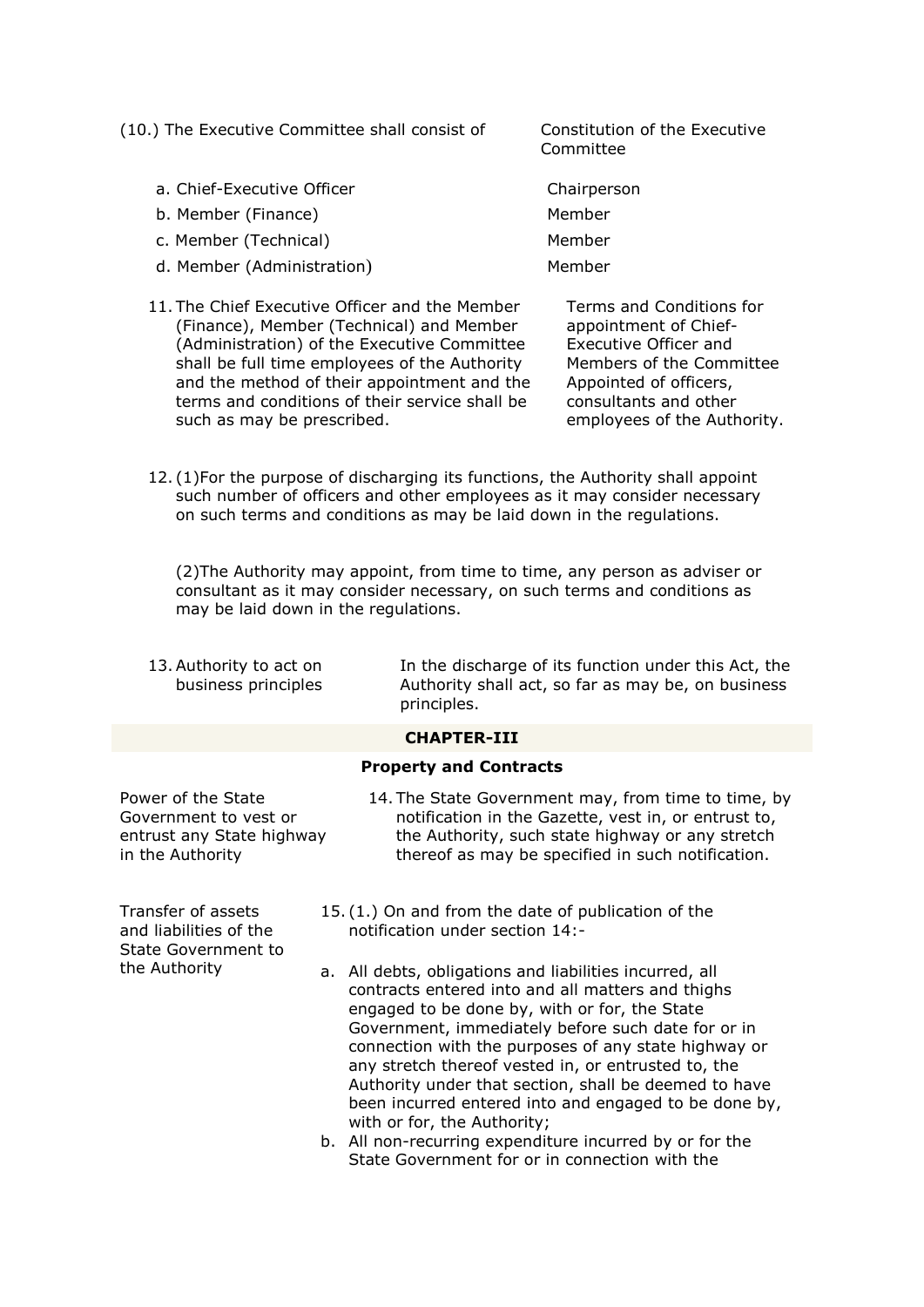|                                                                    | purposes of any state highway or any stretch thereof, so<br>vested in, or entrusted to, the Authority, up to such date<br>and declared to be capital expenditure by the State<br>Government shall, subject to such terms and conditions<br>as may be prescribed, be treated as capital provided by<br>the State Government to the Authority;<br>c. All sums of money due to the State Government in<br>relation to any state highway or any stretch thereof, so<br>vested in, or entrusted to, the Authority immediately<br>before such date shall be deemed to be due to the<br>Authority;<br>d. All suits and other legal proceedings instituted or which<br>could have been instituted by or against the State<br>Government immediately before such dated for any<br>matter in relation to such state highway or any stretch<br>thereof may be continued or instituted by or against the<br>Authority. |  |
|--------------------------------------------------------------------|------------------------------------------------------------------------------------------------------------------------------------------------------------------------------------------------------------------------------------------------------------------------------------------------------------------------------------------------------------------------------------------------------------------------------------------------------------------------------------------------------------------------------------------------------------------------------------------------------------------------------------------------------------------------------------------------------------------------------------------------------------------------------------------------------------------------------------------------------------------------------------------------------------|--|
|                                                                    | (2.) If any dispute arises as to which of assets, rights or<br>liabilities of the State Government have been transferred<br>to<br>the Authority, such dispute shall be decided by the State<br>Government.                                                                                                                                                                                                                                                                                                                                                                                                                                                                                                                                                                                                                                                                                                 |  |
| Acquisition of<br>land for the<br>Authority                        | 16. Any land required by the Authority for discharging its<br>functions under this act shall be deemed to be land needed<br>for a public purpose and such land may be acquired for the<br>Authority under the provisions of the Land Acquisition Act,<br>1984.                                                                                                                                                                                                                                                                                                                                                                                                                                                                                                                                                                                                                                             |  |
| Contracts by<br>the Authority                                      | 17. Subject to the provisions of section 18, the Authority shall be<br>competent to enter into and perform any contract necessary<br>for the discharge of its functions under this Act.                                                                                                                                                                                                                                                                                                                                                                                                                                                                                                                                                                                                                                                                                                                    |  |
| Mode of<br>executing<br>contracts on<br>behalf of the<br>Authority | 18. (1) Every contract shall, on behalf of the Authority, be made<br>by the Chief Executive Officer of the Authority as may be<br>generally or specially empowered in this behalf by the<br>Authority and such contract or classes of contracts as may<br>be specified in the regulations shall be sealed with the<br>common seal of the Authority:                                                                                                                                                                                                                                                                                                                                                                                                                                                                                                                                                        |  |
|                                                                    | Provided that no contract for the sale of immovable property<br>shall be made unless it has been previously approved by the<br>State Government.                                                                                                                                                                                                                                                                                                                                                                                                                                                                                                                                                                                                                                                                                                                                                           |  |
|                                                                    | (2) Subject to the provisions of sub-section (1), the form and<br>manner in which any contract shall be made under this Act<br>shall be such as may be laid down in the regulations.                                                                                                                                                                                                                                                                                                                                                                                                                                                                                                                                                                                                                                                                                                                       |  |
|                                                                    | (3)A contract which is not in accordance with the provisions<br>of this Act, Rules and the regulations shall not be binding on<br>the Authority.                                                                                                                                                                                                                                                                                                                                                                                                                                                                                                                                                                                                                                                                                                                                                           |  |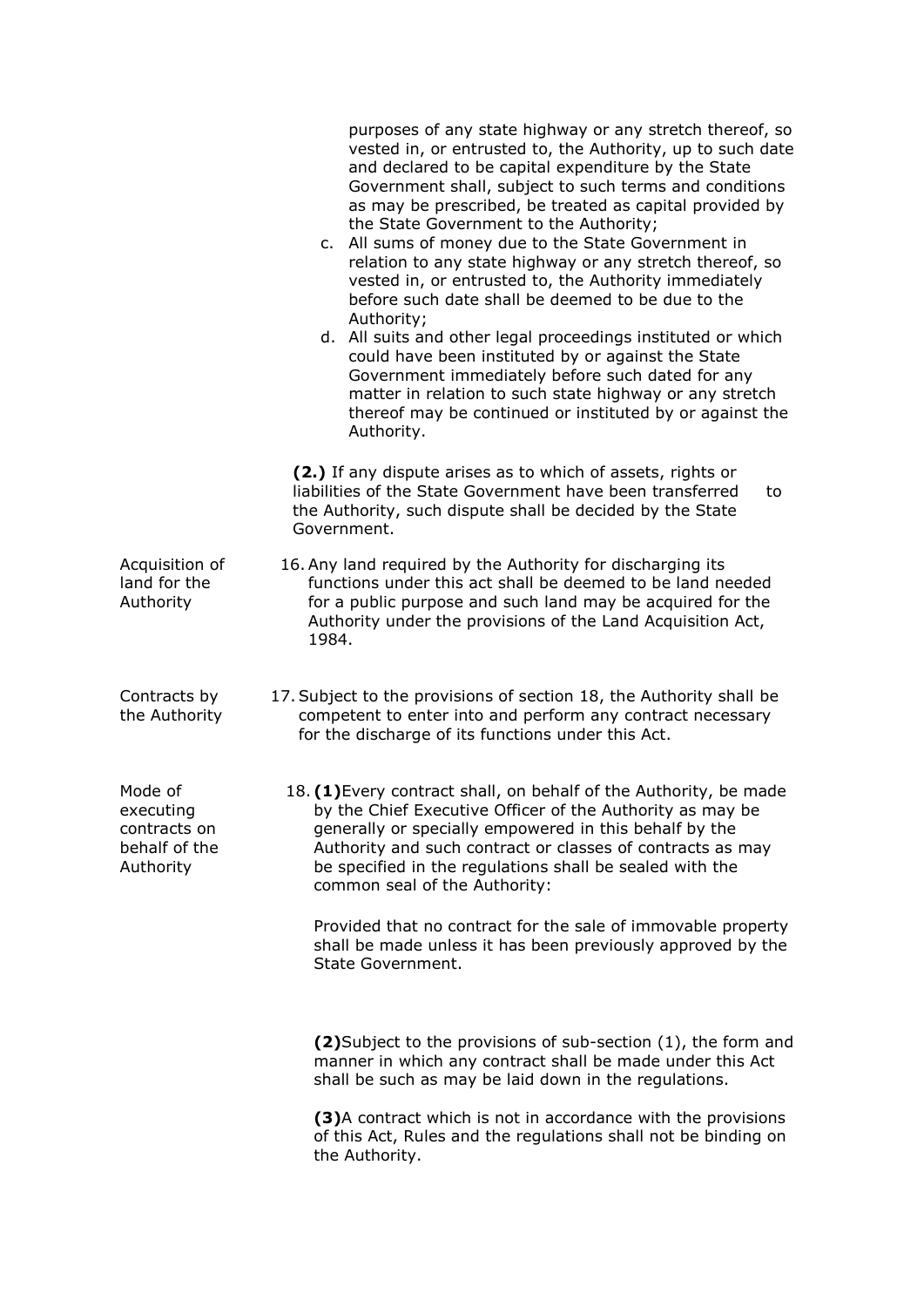#### **CHAPTER-IV**

#### **Functions of the Authority**

**(19)** 1. Subject to the rules made under this Act, It shall be the function of the Authority to develop, maintain and manage the state highways and any other highways vested in, or entrusted to it, by the State Government in the manner that the authority becomes largely independent of Government funding for the maintenance of the Highways within three years from the date it is set up.

2. Without prejudice to the generality of the provisions contained in sub section(1), the Authority may, for the discharge of its functions

(a) Survey, develop, maintain and manage highways vested in, or entrusted to it and to achieve whereof the Authority will, inter-alia

- i. Prepare immediate and long-term plans for the maintenance and up-gradation of the State Highways that are entrusted to it;
- ii. Develop a scientific Pavement Management System for systematizing the maintenance operations and also lay down the standards for design and construction of state highways;
- iii. Develop models for bringing in private and institutional, including international funding into the road sector.
- iv. Develop methods of Performance based maintenance systems for maintenance of the state highways by quality private contractors;
- v. Raise institutional resources for undertaking the maintenance and up-gradation of these highways:
- vi. Maintain and upgrade the highways as per approved plan while encouraging private partnership and resources for these purposes;

(b) Regulate and control and the plying of vehicles on the highways vested in, or entrusted to, it for the proper management thereof; (c) Develop and provide constancy and construction services in the State and carry on research activities

in relation to the development, maintenance and management of highways or any facilitie's threat; (d) Provide such facilities and amenities for the users of the highways vested in, or entrusted to, it as are, in the opinion of the Authority, necessary for the convenience and smooth flow of traffic on such highways:

(e) Form one or more companies under the Companies Act, 1956 (Act no. 1 of 1956) to further the efficient discharge of the functions imposed on it by this Act;

Functions of the Authority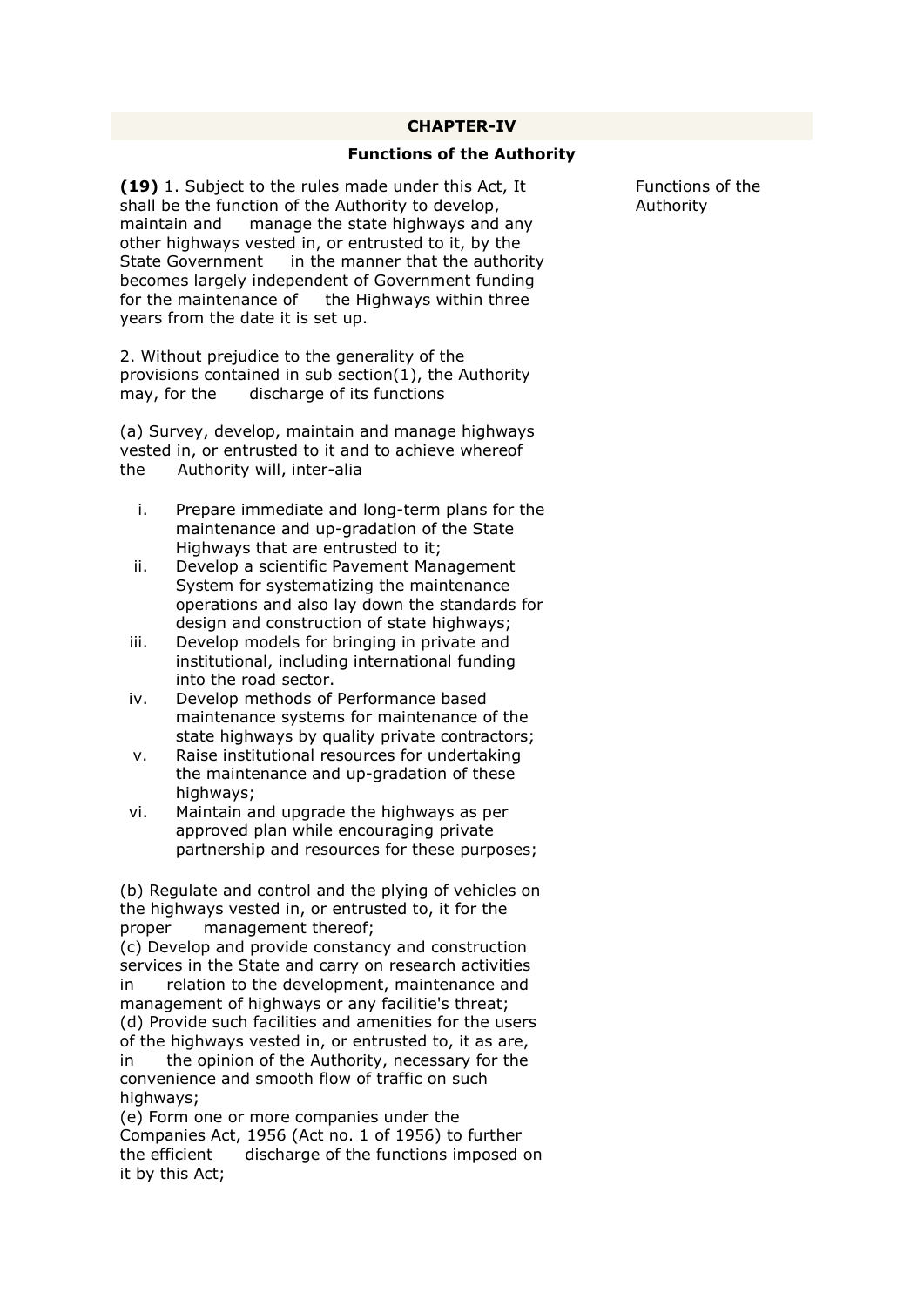(f) Engage, or entrust any of its functions to, any person on such terms and conditions as may be prescribed;

(g) Advise the State Government on matters relating to State Highways;

(h) Collect fees on behalf of the State Government on such terms and conditions as may be specified by the State Government; and

(i) Take all such steps as may be necessary or convenient for, or may be incidental to, the exercise of any power or the discharge of any function conferred or imposed on its by this Act;

3. Nothing contained in this section shall be construed as:-

- a. Authorizing the disregard by the Authority of any law, for the time being, in force or
- b. Authorizing any person to Institute any proceeding in respect of a duty or liability to which the Authority or its officers or other employees would not otherwise be subject under this Act.

# **CHAPTER V**

# **Finance, Accounts and Audit**

| grants to the<br>Authority by the State | Additional capital and (20) The State Government may, after due appropriation<br>made by State Legislature, by law in this behalf:-                                                                                                                                                   |  |  |
|-----------------------------------------|---------------------------------------------------------------------------------------------------------------------------------------------------------------------------------------------------------------------------------------------------------------------------------------|--|--|
| Government                              | a. Provide any capital that may be required by the<br>Authority for the discharge of its functions under this<br>Act or for any purpose, connected therewith on such<br>terms and conditions as the State Government may<br>determine;                                                |  |  |
|                                         | b. Pay to the Authority, on such terms and conditions as<br>the State Government may determine, by way of loans<br>or grants such sums of money as the State<br>Government may consider necessary for the efficient<br>discharge by the Authority of its functions under this<br>Act. |  |  |
| Fund of the<br>Authority                | (21.) 1. There shall be constituted a fund to be called the Uttar<br>Pradesh State Highways Authority Fund and there shall be<br>credited thereto:-                                                                                                                                   |  |  |
|                                         | a. Any grant or aid received by the Authority;<br>b. Any loan taken by the Authority or any borrowings made<br>by it;<br>c. Any other sums received by the Authority.                                                                                                                 |  |  |

2. The fund shall be utilized for meeting -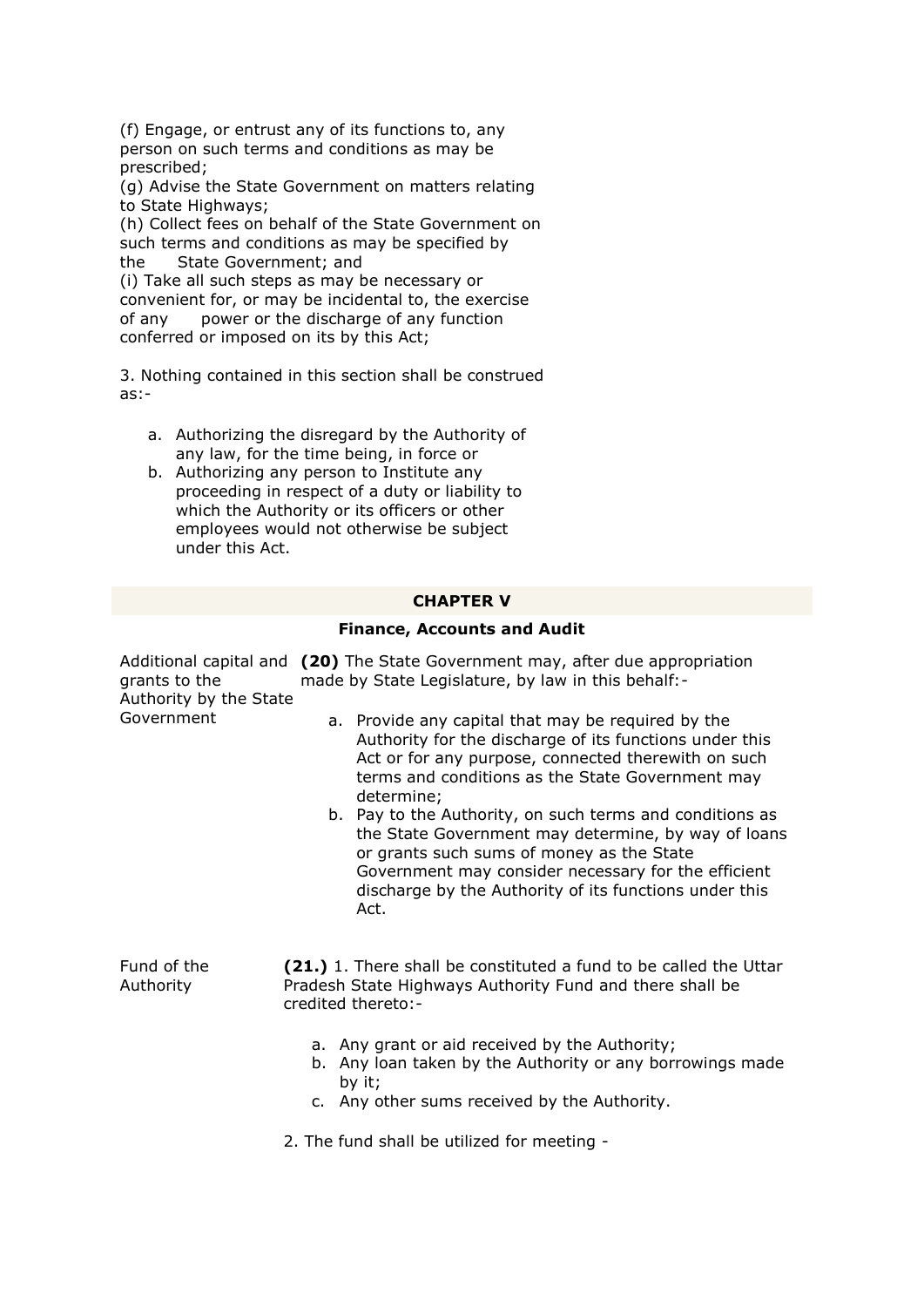|                                             | a. Expenses of the Authority in the discharges of its<br>functions having regard to the purposes for which such<br>grants, loans or borrowings is received and for matters<br>connected therewith or incidental thereto;<br>b. Salary, allowances other remuneration and facilities<br>provided to the members, officers and other employees<br>of the Authority;<br>c. Expenses on objects and for purposes authorized by this<br>Act. |  |
|---------------------------------------------|-----------------------------------------------------------------------------------------------------------------------------------------------------------------------------------------------------------------------------------------------------------------------------------------------------------------------------------------------------------------------------------------------------------------------------------------|--|
| <b>Budget</b>                               | (22.) The Authority shall prepare, in such form and at such<br>time in each financial year as may be prescribed, its budget for<br>the next financial year showing the estimated receipts and<br>expenditure of the Authority and forward the same to the<br>State Government.                                                                                                                                                          |  |
|                                             | Investment of funds (23.) The Authority may invest its funds (including any reserve<br>fund) in the securities of the State Government or in such as<br>other manner as may be prescribed.                                                                                                                                                                                                                                              |  |
| the Authority                               | Borrowing powers of (24.) 1. The Authority may, with the consent of the State<br>Government or in accordance with the terms of any general or<br>special authority given to it by the State Government, borrow<br>money from any source by the issue of bonds, debentures or<br>such other instruments as it may deem fit for discharging all or<br>any of its functions under this Act.                                                |  |
|                                             | 2. Subject to such limits as the State Government may, from<br>time to time, lay down, the Authority may borrow temporarily<br>by way of overdraft or otherwise, such amounts as it may<br>required for discharging its functions under this Act.                                                                                                                                                                                       |  |
|                                             | 3. The State Government may guarantee in such manner as it<br>thinks fit the repayment of the principal and the payment of<br>interest thereon with respect to the borrowings made by the<br>Authority under sub-section (1).                                                                                                                                                                                                           |  |
| Annual report                               | (25.) The Authority shall prepare, in such form and at such time<br>in each financial year as may be prescribed, its annual report,<br>giving a full account of its activities during the previous financial<br>year, and submit a copy thereof to the State Government.                                                                                                                                                                |  |
| together with the auditor's report thereon. | (26.) The account of the Authority shall be<br>maintained and audited in such manner as may, in<br>consultation with the Accountant General of the<br>Accounts and audit<br>State be prescribed and the Authority shall furnish,<br>to the State Government before such date as may<br>be prescribed, its audited copy of accounts                                                                                                      |  |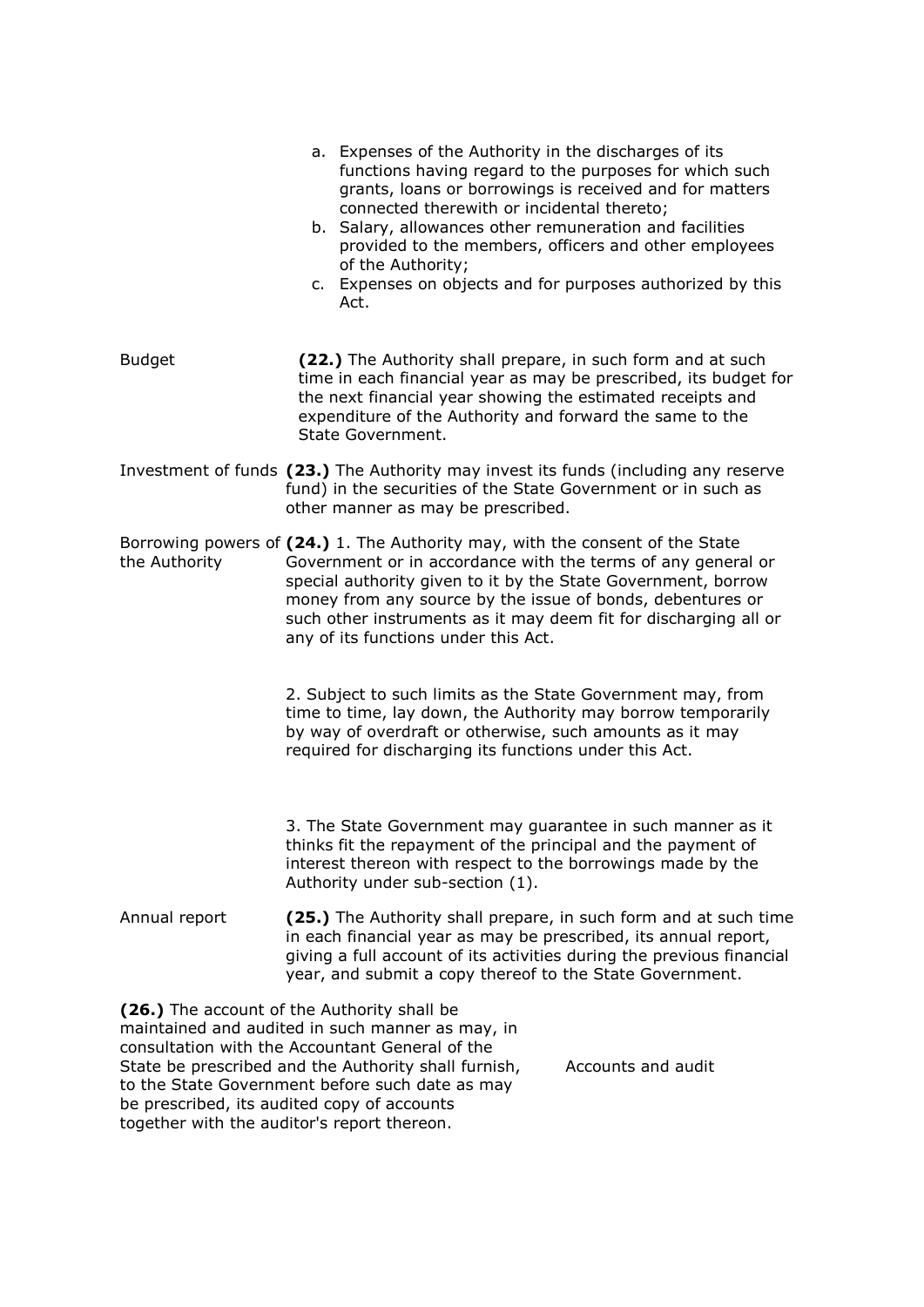**(27.)** The State Government shall cause the annual report and auditor's report to be laid, as soon as may be, after they are received before each House of Legislature.

Annual report and auditor's report to be laid before legislature

#### **CHAPTER VI**

#### **Miscellaneous**

**28.** The Governing Council may, be general or special order in writing delegate to the Chairperson or a subcommittee of the Council or to the Executive Committee or to Chief-Executive officer or any officer of the Authority, subject to such conditions and limitations, if any, as may be specified in the order, such of its powers and functions under this Act as it may deem necessary except that the following functions and powers shall be exercised only by the council:-

- a. To borrow long term funds from the market or financial institutions. This will not include arranging short-term funds and overdraft to meet the working capital requirements.
- b. To appoint officers or employees whose basic pay exceeds a sum as prescribed in rules;
- c. Framing regulations for the working of the authority and if required, amendments thereto.
- d. Any other matter, as may be prescribed.
- 29.All orders, decision and other instruments or the Authority shall be authenticated by the signature of the Chairperson or any officer of the Authority authorized by it in this behalf.
- 30.All members, officers and employees of the Authority shall, when acting or purporting to act in pursuance of the provisions of this act or of any rule or regulation made thereunder, be deemed to be public servants within the meaning of section 21 of the Indian Penal Code, 1860 (Act no. 45 of 1860) and under the rules or directions made by the State Government.
- 31. **(1)**No suit, prosecution or other legal proceeding shall lie against the Authority or any member or officer of employee of the Authority for anything which is in good faith done or intended to be done under this Act or the rules or regulations made thereunder.

**(2)** No suit, prosecution or other legal proceeding shall lie against the Authority or Delegation of Powers

Authentication of orders and other instruments of the Authority

Employees of the Authority to be public servants

Protection of action taken in good faith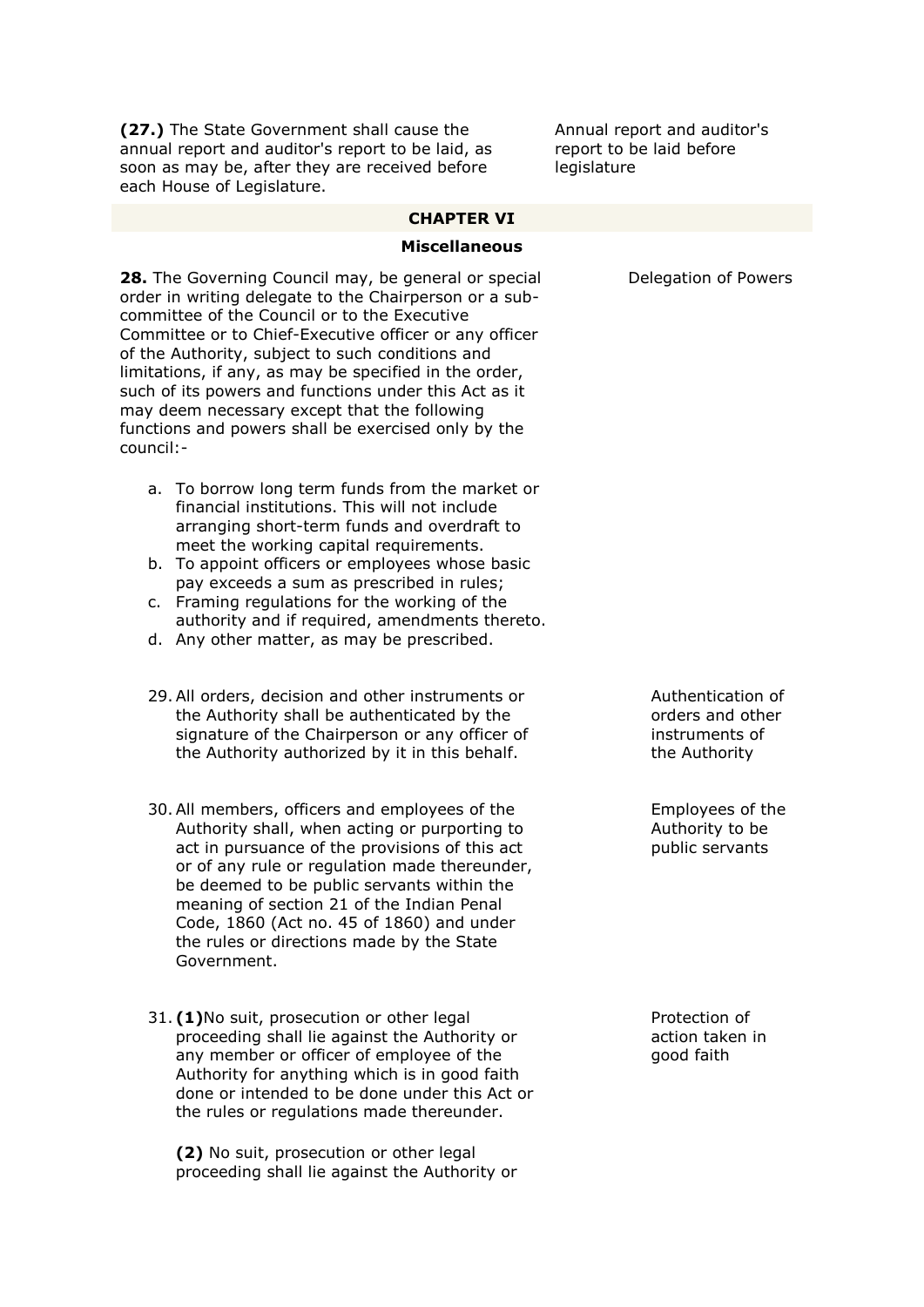any member or officer or employee of the Authority for any damage caused of likely to be caused by anything which is in good faith done or intended to be done under this Act or the rules or regulations made thereunder.

32. The Authority may undertake to carry out on behalf of the State Government or any local authority, any works or services or any class of works or services on such terms and conditions as may be agreed upon between the Authority and the State Government or the Local authority concerned.

**(33)** Subject to any regulations made in this behalf any person, generally or specially authorized by the Authority in this behalf, may, whenever it is necessary so to do for any of the purposes of this Act, at all reasonable times, enter upon any land or premises, and-

- a. Make any inspection, survey, measurement, valuation or enquiry;
- b. Take levels;
- c. Dig or bore into sub-soil;
- d. Set out boundaries and intended lines of work;
- e. Mark such levels, boundaries and lines by placing marks and cutting trenches; or
- f. Do such other acts or things as may be prescribed: Provided that no such person shall enter any boundary or any enclosed court or garden attached to a dwelling house (except with the consent of the occupier thereof) without previously giving such occupier at least twentyfour hours' notice in writing of his intention to do so.

Power of the State Government to temporarily divest the Authority of the Management of any State Highway

- 34.
- 1. If, at any time, the State Government is of opinion that in the public interest, It is necessary or expedient so to do, it may, by order, direct the Authority to entrust the development, maintenance or management of any State Highway or a part thereof with effect from such date and for such period and to such person as may be specified in the order and the Authority shall be bound to comply with such direction.
- 2. Where development, maintenance or management of any State Highway or part thereof is entrusted to any person specified under subsection(1) (hereafter in this section referred to as the authorized person). The

Power of the Authority to undertake certain works

Power to enter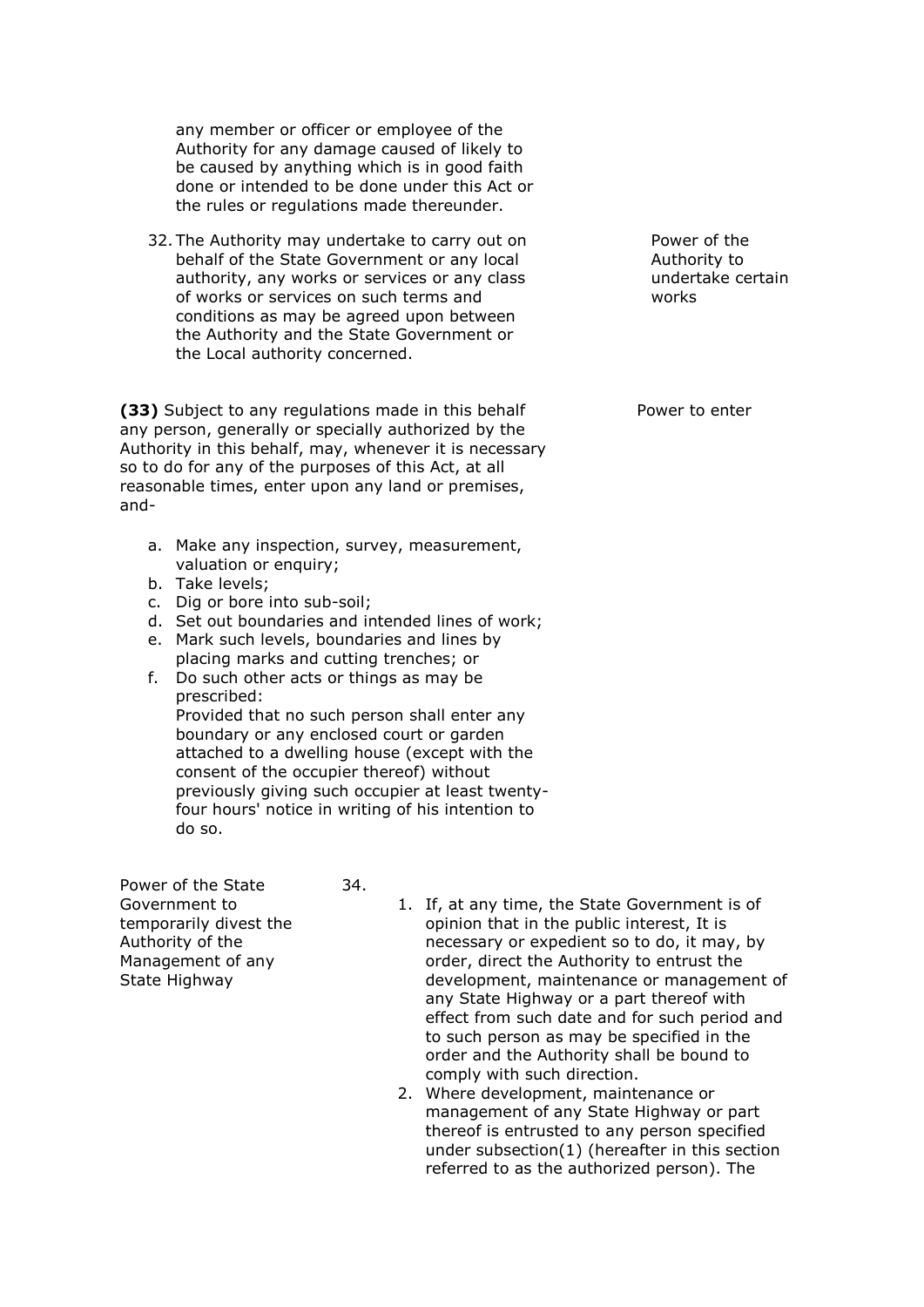Authority shall cease to exercise and discharge all its powers and functions under this Act in relation to such highway or part thereof and such powers and functions shall be exercised and discharged by the authorized person in accordance with the instructions, if any, which the State Government may give to the authorized person from to time: Provided that no such power or function as may be specified by the State Government by a General or special order shall be exercised or discharged by the authorized person except with the previous sanction of the State Government.

- 3. The State Government may reduce or extend the period mentioned in sub-section (1) as it considers necessary.
- 4. During the operation of an order made under sub-section (1), it shall be competent for the State Government to issue, from time to time, such directions to the Authority as are necessary to enable to authorized people to exercise the powers and discharge the functions of the Authority under this Act in relation to the State Highway or part thereof, the management of which has been entrusted to him and in particular, to transfer any sum of money from the Fund of the Authority to the Authorized person for the management of the State Highway or part thereof and every such direction shall be complied with by the Authority.
- 5. On the cessation of operation of any order made under sub-section (1) in relation to any State Highway or part thereof, the authorized person shall cease to exercise and perform the powers and functions of the Authority under this Act in relation to such state highway or part thereof and the Authority shall continue to exercise and perform such powers and functions in accordance with the provision of this Act.
- 6. On the cessation of operation of any order made under sub-section (1) in relation to any State highway or part thereof, the authorized person shall hand over to the Authority any property (including any sum of money or other assets) remaining with him in connection with the management of such highway or part thereof.

Power of the State Government to make rules 35.

1. The State Government may, take rules for carrying out the purposes of this Act.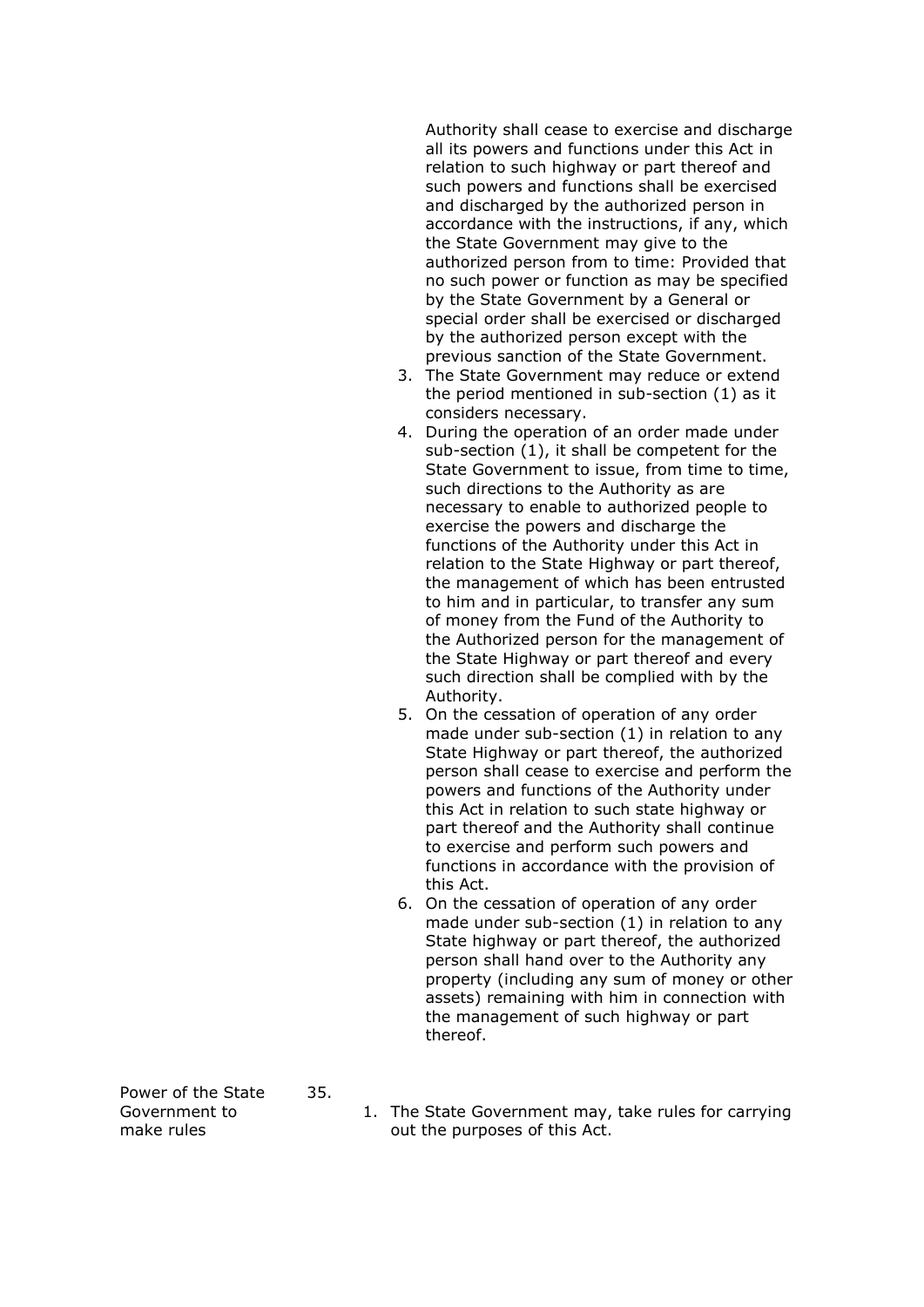- 2. In particular, and without prejudice to the generality of the foregoing power, such rules may provide for-
- a. The terms of office and other conditions of service of the expert-members of the Governing Council Chief-Executive Officer and Member (Technical), Member (Finance and Member (Administration);
- b. The powers and duties of the chairperson, Chief Executive Officer and other members of the Committee;
- c. The terms and conditions subject to which the non recurring expenditure incurred by or for the State Government for or in connection with the purposes of any State highway shall be treated as capitol provided by the State Government to the Authority under clause (b) of sub-section (1) of section;
- d. The basic salary under clause (b) of section 28;
- e. The terms and conditions subject to which the functions of the Authority may be entrusted to any person under clause (f) or sub-section (2) of section 19;
- f. The form in which and the time within which the Authority shall prepare its budget under section 22 and its annual report under section 25;
- g. The manner in which the Authority may invest its funds under section 23;
- h. The manner in which the accounts of the Authority shall be maintained and audited and the date before which the audited copy of the account together with the auditor's report thereon shall be furnished to the State Government under section 26;
- i. The conditions and restrictions with respect to the exercise of the power to enter under section 33;
- j. any other matter which is required to be, or may be prescribed.
- Power of the State Government to make rules
- 36.
	- 1. The Authority may, by notification in the Gazette, make regulations not inconsistent with this Act and the rules made thereunder to carry out the provisions of this Act.
	- 2. In particular, and without prejudice to the generality of the foregoing power, such as regulations may provide for all or any of the following matters, namely:-

c. The times and places of the meetings of the Council and the Committee and the procedure to be followed for the transaction of business at such meetings;

- d. The terms and conditions of service, method of recruitment and the remuneration of officers and other employees appointed by the Authority;
- e. The form and manner in which a contract or class which is to be made by the Authority and the contracts or classes of contracts, which are to be sealed with the common seal of the Authority;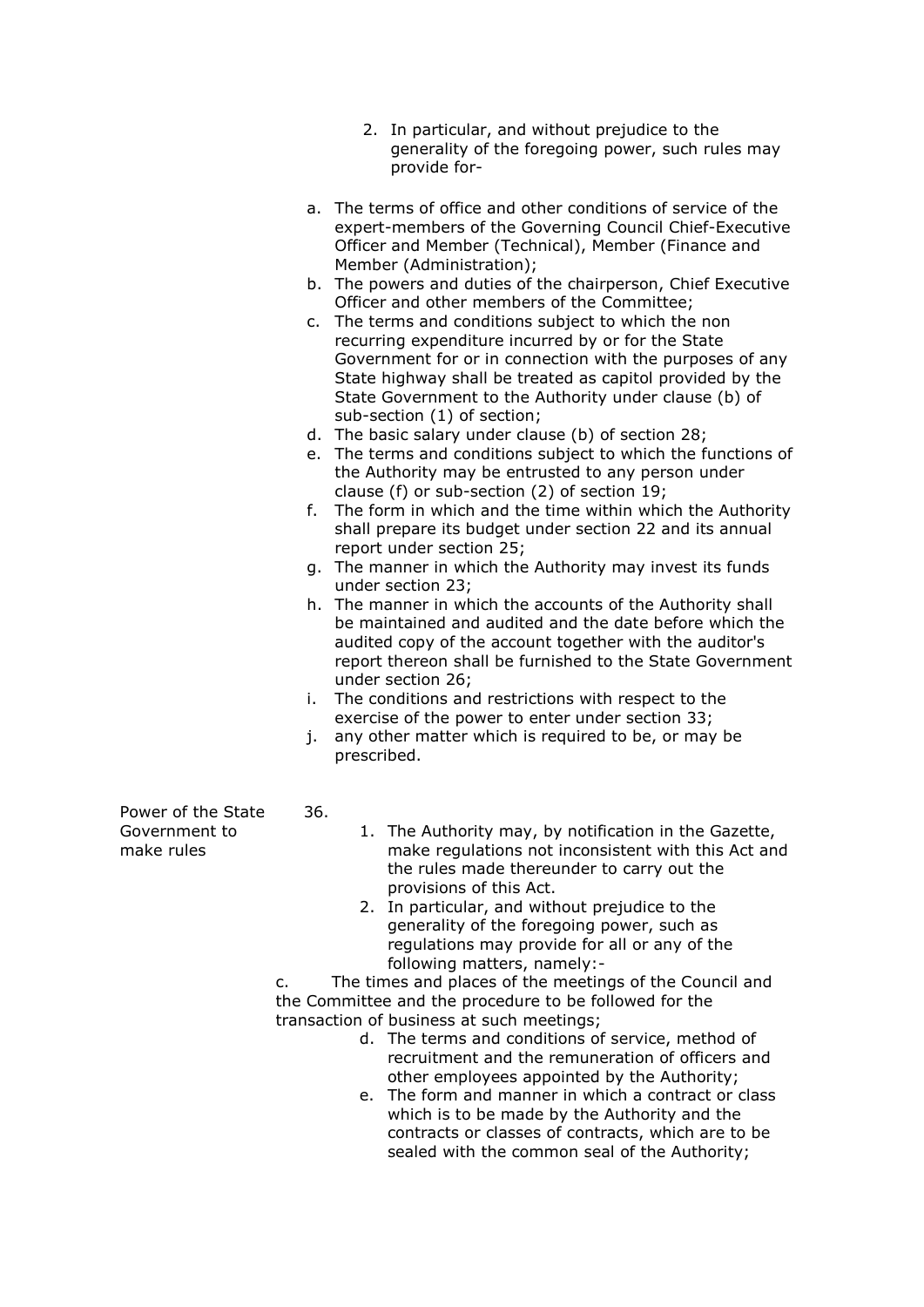|                                    |     | The manner of preventing obstructions on the State<br>f.<br>highways for their normal functioning;<br>The manner of prohibiting the parking or waiting of<br>q.<br>any vehicle or carriage on the State highway<br>except as places specified by the Authority;<br>h. The manner of prohibiting or restricting access to<br>any part of the State highway;<br>The manner of regulating or restricting<br>i.<br>advertisements on the around State Highway;<br>The manner of transaction of the business of the<br>j.<br>authority including the delegation of powers; and<br>Generally for the efficient and proper maintenance<br>k.<br>and management of the State highways. |
|------------------------------------|-----|--------------------------------------------------------------------------------------------------------------------------------------------------------------------------------------------------------------------------------------------------------------------------------------------------------------------------------------------------------------------------------------------------------------------------------------------------------------------------------------------------------------------------------------------------------------------------------------------------------------------------------------------------------------------------------|
| Power to<br>remove<br>difficulties | 37. | 1. If any difficulty arises in giving effect to the provisions of<br>this Act, the State Government, any be notification in the<br>Gazette, make such order not inconsistent with the<br>provisions of this Act as may appear to it to be necessary<br>or expedient for the removal of the difficulty:-<br>Provided that no such order shall be made after the<br>expiration of two years from the commencement of this<br>Act.<br>2. Every order made under this section shall be laid, as soon<br>as may be after it is made, before each House of<br>Legislature.                                                                                                           |
| U.P.<br>Ordinance<br>no. 9 of 2004 | 38. | 1. The Uttar Pradesh State Highways Authority Ordinance,<br>2004 is hereby repealed.<br>2. Notwithstanding such repeal, anything done or any<br>action taken under the Ordinance referred to in<br>subsection(1) shall be deemed to have been done or<br>taken under this Act as if the provisions of this Act were<br>in force at all material times.                                                                                                                                                                                                                                                                                                                         |

# **Statement OF OBJECTS AND REASONS**

With a view to motivating advancement and strengthening of the State Highways it was decided to make a law to provide for the establishment of Uttar Pradesh State Highways Authority on the lines of the National Highways Authority of India ACT, 1988 (ACT no. 68 of 1988). The main functions of the Authority would be to develop, maintain and manage the State Highways and any other highways vested in, or entrusted to, it by the State Government. The Authority should consist of the Governing Council which will be the highest policy making body of the a\said Authority. There should be an Executive Committee to assist the Governing Council in discharging the functions of the Authority. Since the State Legislature was not in session and immediate legislative action was necessary to implement the aforesaid decision, the Uttar Pradesh State Highways Authority Ordinance, 2004 (U.P. Ordinance No.9 of 2004) was promulgated by the Governor on June 17, 2004. This Bill is introduced to replace the aforesaid Ordinance.